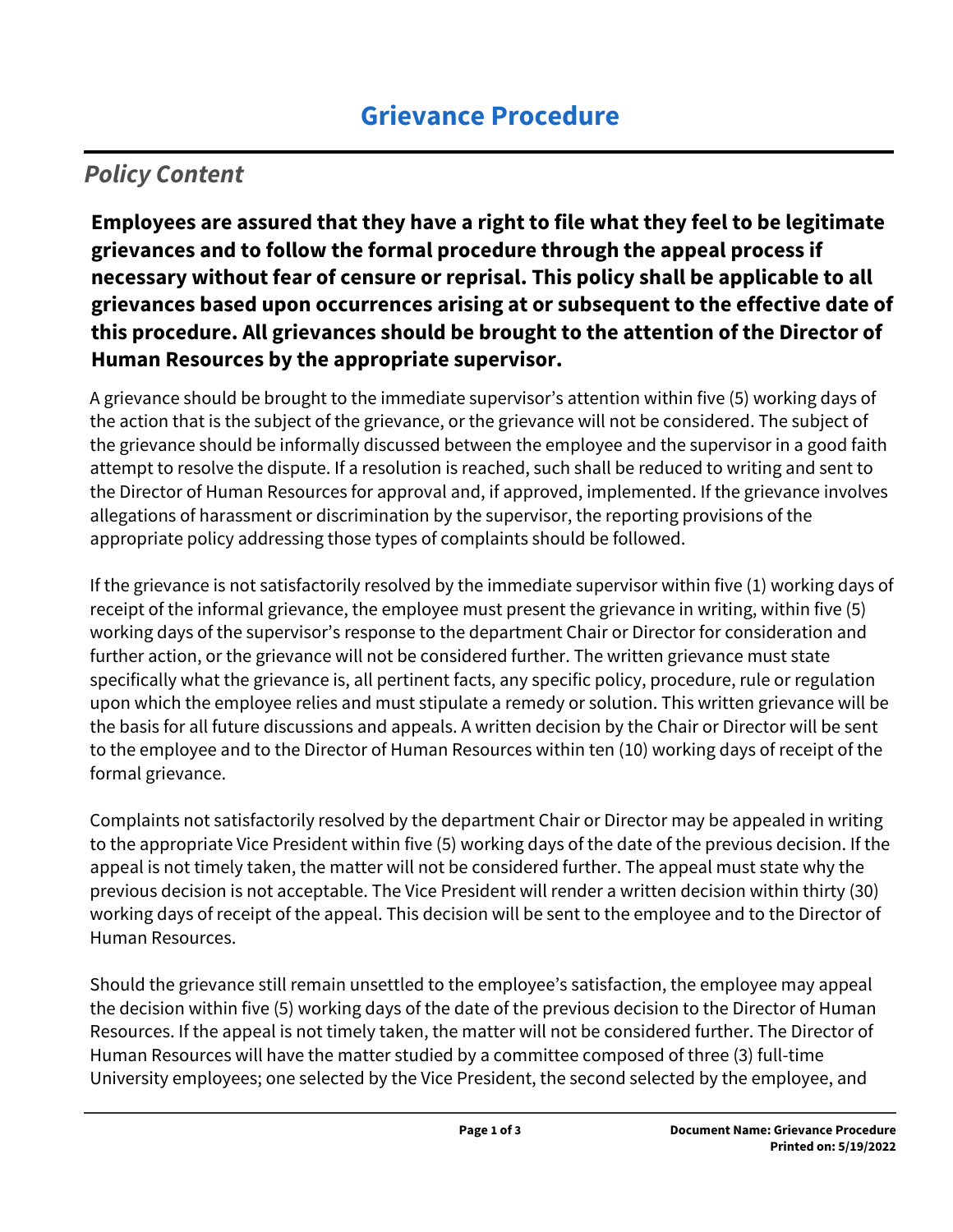the third selected by the other two (2) committee members. The committee will accumulate and study the statements of fact and render a decision to the Director of Human Resources within thirty (30) working days. The Director of Human Resources will then review the committee's findings and render a decision to all parties involved within five (5) working days. This decision will be final and binding to all parties.

If a grievance is resolved, there shall be no retroactive adjustment as to pay or other monetary matters prior to the date the grievance was first submitted.

The provisions in this Policy Manual for a system whereby an employee, through the Grievance Procedure, may present his/her side of any dispute is not, and shall not be construed to be, a modification in any way of the "at will" employment doctrine described in Sections 1.4 and 1.5 heretofore. Nothing in this Section shall be, or shall be construed as, a contract or other commitment that the University must have good cause or any cause for disciplinary action or for discharge of any Classified Employee. The University retains the final decision in any matter pertaining to disciplinary action or discharge, and retains the right to terminate this Grievance Procedure at any step for any reason, including abuse of the Grievance Procedures.

### *Terms & Definitions*

| Term: | <b>Definition:</b>                                                                     |
|-------|----------------------------------------------------------------------------------------|
|       | Grievance An allegation by an employee based upon specific facts that there has been a |
|       | violation, misinterpretation, misapplication, or unreasonable application of a         |
|       | University policy, procedure, rule or regulation regarding the employee's              |
|       | employment conditions. A grievance gives the employee an opportunity to present        |
|       | his/her version of any such dispute                                                    |

#### **Terms and Definitions:**